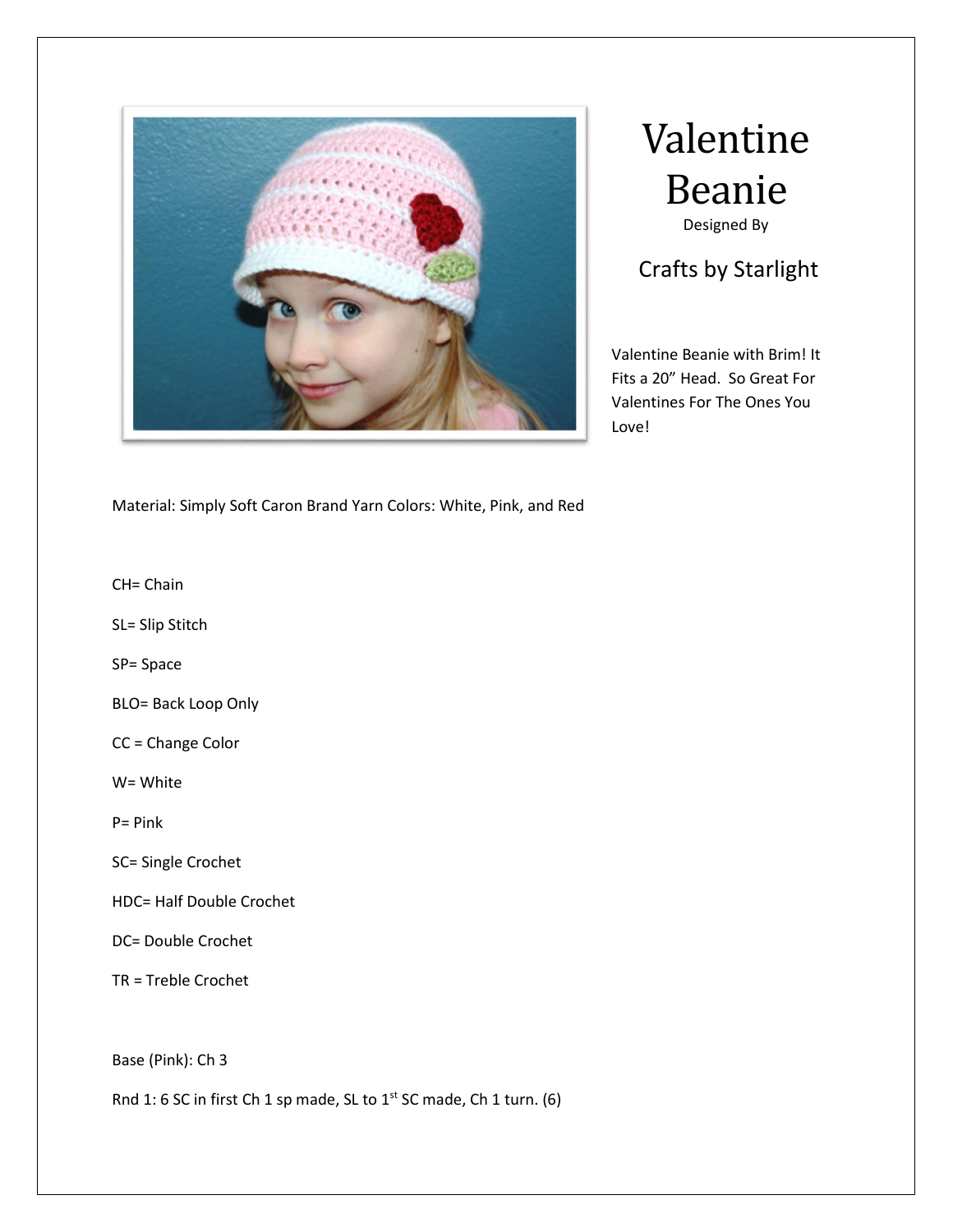Rnd 2: 2 SC in each sp around, SL to  $1^{st}$  SC made, CH 3, turn. (12)

Rnd 3: 2 DC in each sp around, SL to  $1<sup>st</sup>$  DC made, CH 3, turn. (24)

Rnd 4: \*Dc, 2 DC in next sp, Rep from \* around, SL to  $1<sup>st</sup>$  DC made, CH 3, turn. (36)

Rnd 5: \*Dc, 2 DC in next sp, Rep from \* around, SL to 1<sup>st</sup> DC made, CC to W, CH 1, turn. (54)

Rnd 6: 54 SC, SL to 1<sup>st</sup> SC made, CC to P, Ch 3, turn.

Rnd 7 BLO: 54 DC, SL to 1<sup>st</sup> SC made, CH 3, turn.

Rnd 8: 12 DC, 2 DC in next sp, 13 DC, 2 DC in next sp, 12 DC, 2 DC in next sp, 13 DC, 2 DC in next sp, SL to 1<sup>st</sup> DC made, Ch 1, turn. (58)

Rnd 9: 14 DC, 2 DC in next sp, 2 DC in next sp, 13 DC, 2 DC in next sp, 14 DC, 2 DC in next sp, 13 DC, 2 DC in next sp, SL to  $1^{st}$  DC made, CC to W, Ch 1, turn. (62)

Rnd 10: 62 SC, SL to 1<sup>st</sup> SC made, CC to P, Ch 3, turn.

Rnd 11 BLO: 62 DC, SL to 1<sup>st</sup> DC made, Ch 3 turn.

Rnd 12: 62 DC, SL to  $1<sup>st</sup>$  DC made, CH 3, turn.

Rnd 13: 62 DC, SL to  $1^{st}$  DC made, CC to W, Ch 1, turn.

Rnd 14: 62 SC, SL to  $1^{st}$  SC made, CC to P, CH 3, turn.

Rnd 15-18: Rep Rnd 11-14

Tie off



Count and sk 19 sps to the left and attach yarn for the brim